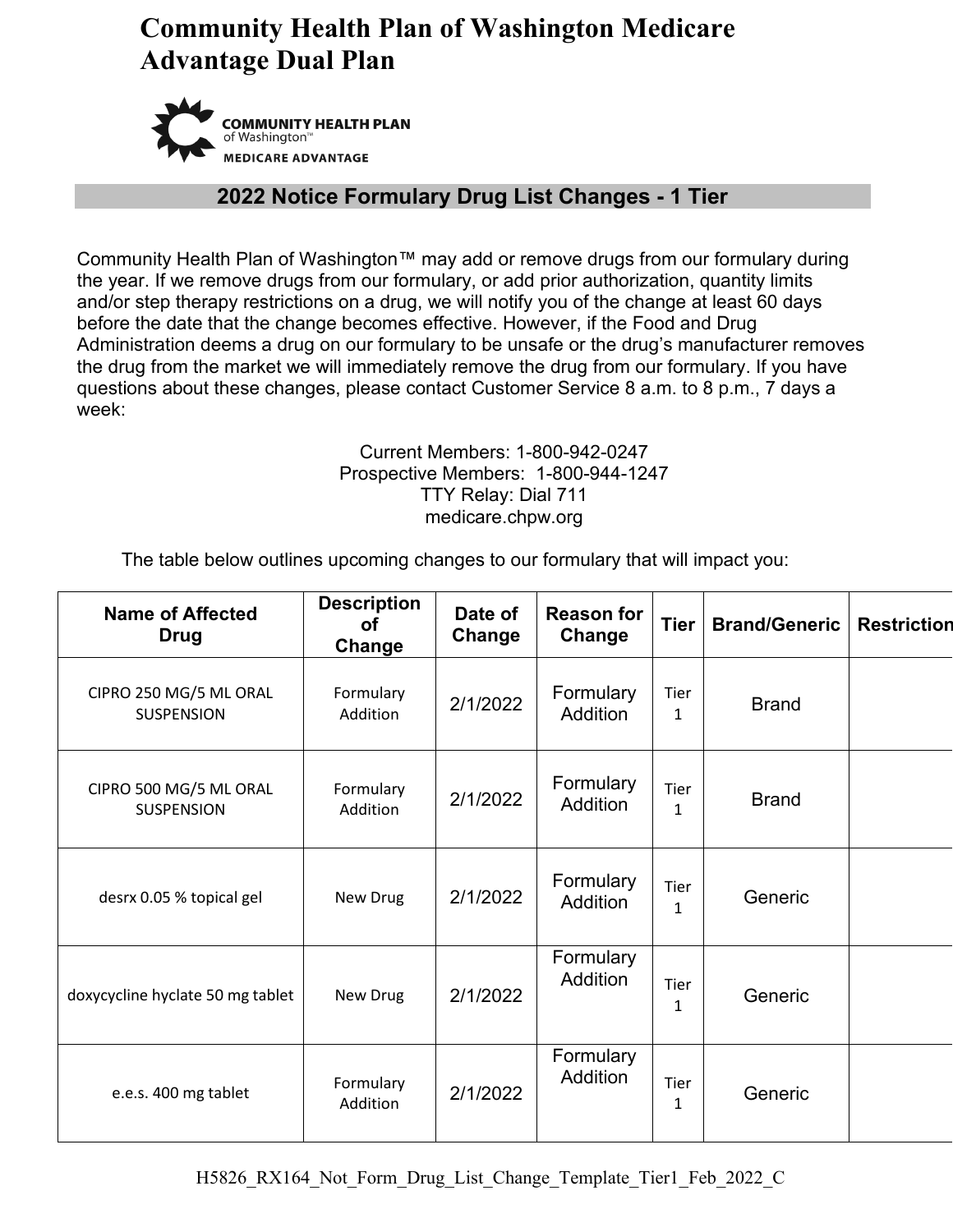

**COMMUNITY HEALTH PLAN**<br>of Washington™<br>MEDICARE ADVANTAGE

| <b>Name of Affected</b><br><b>Drug</b>                         | <b>Description</b><br><b>of</b><br>Change | Date of<br>Change | <b>Reason for</b><br>Change | <b>Tier</b>          | <b>Brand/Generic</b> | <b>Restriction</b> |
|----------------------------------------------------------------|-------------------------------------------|-------------------|-----------------------------|----------------------|----------------------|--------------------|
| everolimus (antineoplastic) 10<br>mg tablet                    | New Drug                                  | 2/1/2022          | Formulary<br>Addition       | Tier<br>$\mathbf{1}$ | Generic              | PA QL              |
| everolimus (antineoplastic) 2 mg<br>tablet for oral suspension | New Drug                                  | 2/1/2022          | Formulary<br>Addition       | Tier<br>$\mathbf{1}$ | Generic              | PA                 |
| everolimus (antineoplastic) 3 mg<br>tablet for oral suspension | New Drug                                  | 2/1/2022          | Formulary<br>Addition       | Tier<br>1            | Generic              | PA                 |
| everolimus (antineoplastic) 5 mg<br>tablet for oral suspension | New Drug                                  | 2/1/2022          | Formulary<br>Addition       | Tier<br>$\mathbf{1}$ | Generic              | PA                 |
| INVEGA HAFYERA 1,092 MG/3.5<br>ML INTRAMUSCULAR SYRINGE        | New Drug                                  | 2/1/2022          | Formulary<br>Addition       | Tier<br>1            | <b>Brand</b>         | QL                 |
| INVEGA HAFYERA 1,560 MG/5<br>ML INTRAMUSCULAR SYRINGE          | New Drug                                  | 2/1/2022          | Formulary<br>Addition       | Tier<br>1            | <b>Brand</b>         | QL                 |
| lyleq 0.35 mg tablet                                           | Formulary<br>Addition                     | 2/1/2022          | Formulary<br>Addition       | Tier<br>1            | Generic              |                    |
| MYRBETRIQ 8 MG/ML ORAL<br>SUSPENSION, EXTENDED<br>RELEASE      | New Drug                                  | 2/1/2022          | Formulary<br>Addition       | Tier<br>1            | <b>Brand</b>         |                    |
| nebivolol 10 mg tablet                                         | New Drug                                  | 2/1/2022          | Formulary<br>Addition       | Tier<br>1            | Generic              |                    |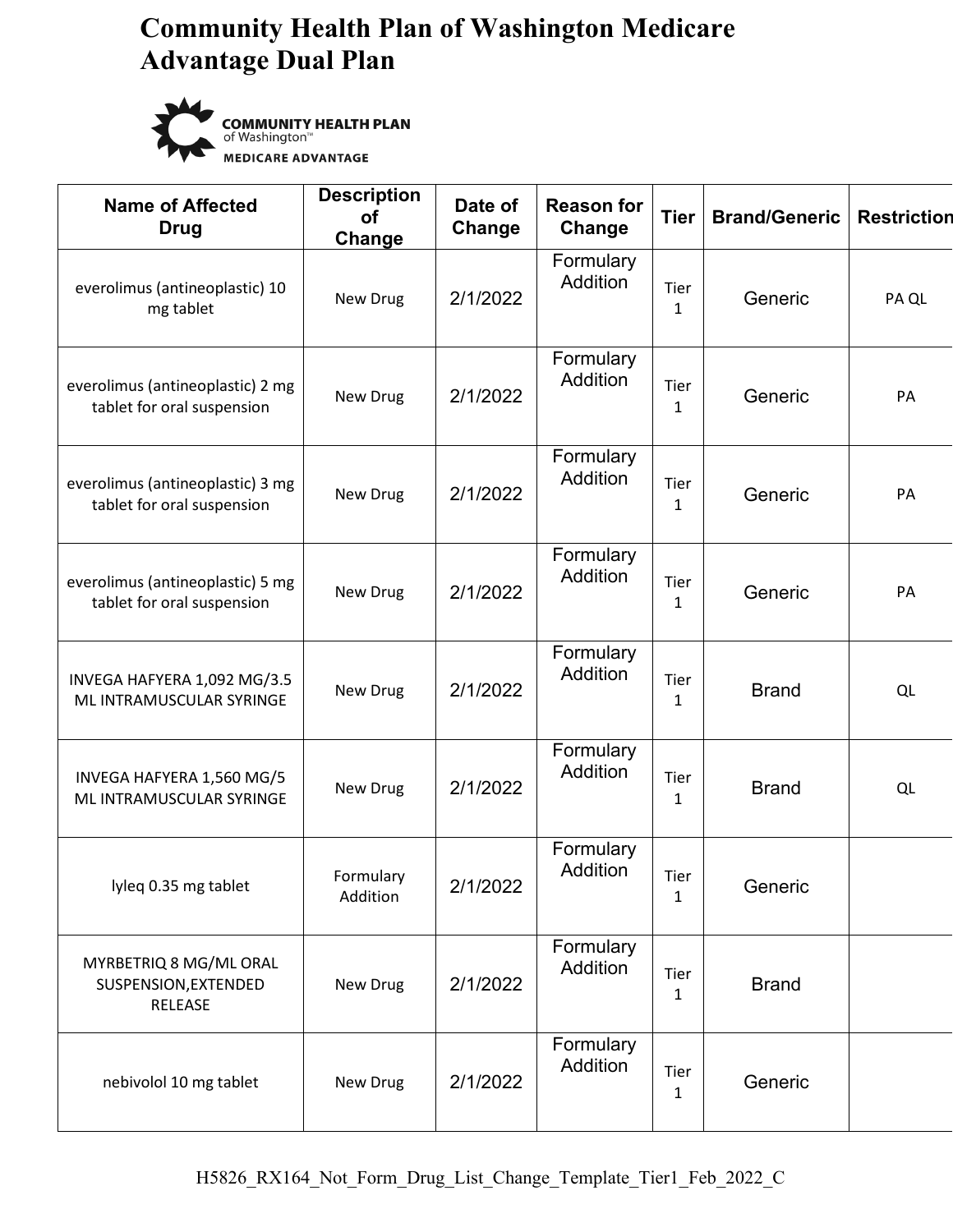

**COMMUNITY HEALTH PLAN** of Washington<sup>"</sup> **MEDICARE ADVANTAGE** 

| <b>Name of Affected</b><br><b>Drug</b>                                        | <b>Description</b><br><b>of</b><br>Change | Date of<br>Change | <b>Reason for</b><br>Change | <b>Tier</b>          | <b>Brand/Generic</b> | <b>Restriction</b> |
|-------------------------------------------------------------------------------|-------------------------------------------|-------------------|-----------------------------|----------------------|----------------------|--------------------|
| nebivolol 2.5 mg tablet                                                       | New Drug                                  | 2/1/2022          | Formulary<br>Addition       | Tier<br>$\mathbf{1}$ | Generic              |                    |
| nebivolol 20 mg tablet                                                        | New Drug                                  | 2/1/2022          | Formulary<br>Addition       | Tier<br>$\mathbf{1}$ | Generic              |                    |
| nebivolol 5 mg tablet                                                         | New Drug                                  | 2/1/2022          | Formulary<br>Addition       | Tier<br>$\mathbf{1}$ | Generic              |                    |
| PANRETIN 0.1 % TOPICAL GEL                                                    | New Drug                                  | 2/1/2022          | Formulary<br>Addition       | Tier<br>$\mathbf{1}$ | <b>Brand</b>         | PA                 |
| paroxetine 10 mg/5 ml oral<br>suspension                                      | New Drug                                  | 2/1/2022          | Formulary<br>Addition       | Tier<br>$\mathbf{1}$ | Generic              |                    |
| peg3350 100 gram-sod sulf 7.5<br>gram-nacl-kcl-ascorbate-c oral<br>pwdr pack  | Formulary<br>Addition                     | 2/1/2022          | Formulary<br>Addition       | Tier<br>$\mathbf{1}$ | Generic              |                    |
| PENTACEL (PF) 15 LF-48 MCG-62<br>DU-10 MCG/0.5 ML<br><b>INTRAMUSCULAR KIT</b> | New Drug                                  | 2/1/2022          | Formulary<br>Addition       | Tier<br>$\mathbf{1}$ | <b>Brand</b>         |                    |
| sajazir 30 mg/3 ml subcutaneous<br>syringe                                    | New Drug                                  | 2/1/2022          | Formulary<br>Addition       | Tier<br>$\mathbf{1}$ | Generic              | PA                 |
| TRUSELTIQ 100 MG/DAY (100<br>MG X 1) CAPSULE                                  | New Drug                                  | 2/1/2022          | Formulary<br>Addition       | Tier<br>$\mathbf{1}$ | <b>Brand</b>         | PA QL LA           |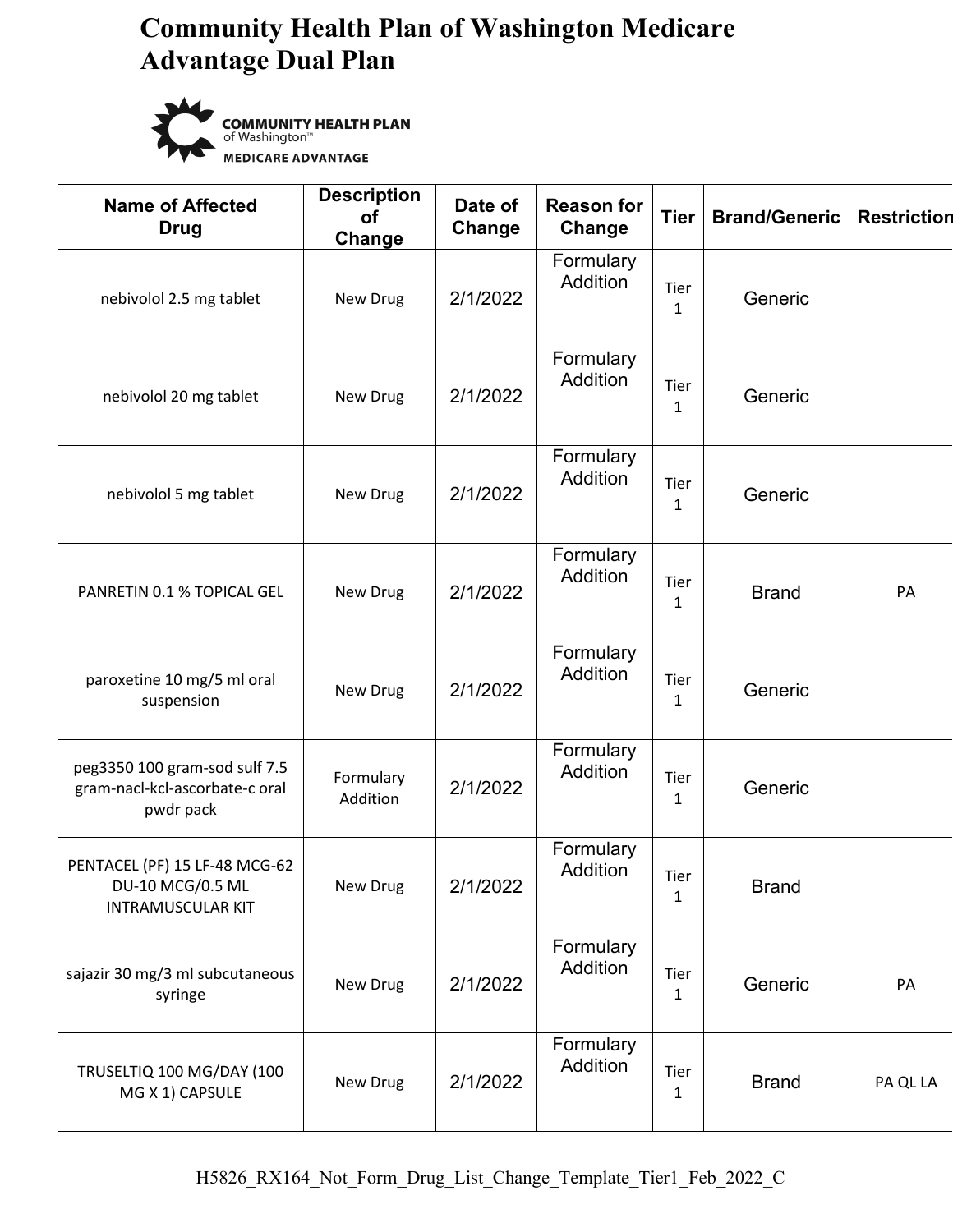

**COMMUNITY HEALTH PLAN** of Washington<sup>"</sup> **MEDICARE ADVANTAGE** 

| <b>Name of Affected</b><br><b>Drug</b>                   | <b>Description</b><br><b>of</b><br>Change | Date of<br>Change | <b>Reason for</b><br>Change  | <b>Tier</b>          | <b>Brand/Generic</b> | <b>Restriction</b> |
|----------------------------------------------------------|-------------------------------------------|-------------------|------------------------------|----------------------|----------------------|--------------------|
| TRUSELTIQ 125MG/DAY(100 MG<br>X1-25MG X1) CAPSULE        | New Drug                                  | 2/1/2022          | Formulary<br>Addition        | Tier<br>$\mathbf{1}$ | <b>Brand</b>         | PA QL LA           |
| TRUSELTIQ 50 MG/DAY (25 MG<br>X 2) CAPSULE               | New Drug                                  | 2/1/2022          | Formulary<br>Addition        | Tier<br>$\mathbf{1}$ | <b>Brand</b>         | PA QL LA           |
| TRUSELTIQ 75 MG/DAY (25 MG<br>X 3) CAPSULE               | New Drug                                  | 2/1/2022          | Formulary<br><b>Addition</b> | Tier<br>$\mathbf{1}$ | <b>Brand</b>         | PA QL LA           |
| varenicline 0.5 mg tablet                                | New Drug                                  | 2/1/2022          | Formulary<br>Addition        | Tier<br>$\mathbf{1}$ | Generic              |                    |
| varenicline 1 mg tablet                                  | New Drug                                  | 2/1/2022          | Formulary<br>Addition        | Tier<br>$\mathbf{1}$ | Generic              |                    |
| VASCEPA 1 GRAM CAPSULE                                   | Formulary<br>Addition                     | 2/1/2022          | Formulary<br>Addition        | Tier<br>$\mathbf{1}$ | <b>Brand</b>         |                    |
| <b>WELIREG 40 MG TABLET</b>                              | New Drug                                  | 2/1/2022          | Formulary<br>Addition        | Tier<br>$\mathbf{1}$ | <b>Brand</b>         | PA LA              |
| cyclafem 1/35 (28) 1 mg-35 mcg<br>tablet                 | Removed from<br>Formulary                 | 2/1/2022          | Formulary<br>Removal         | Tier<br>1            | Generic              |                    |
| cyclafem 7/7/7 (28) 0.5 mg/0.75<br>mg/1 mg-35 mcg tablet | Removed from<br>Formulary                 | 2/1/2022          | Formulary<br>Removal         | Tier<br>1            | Generic              |                    |